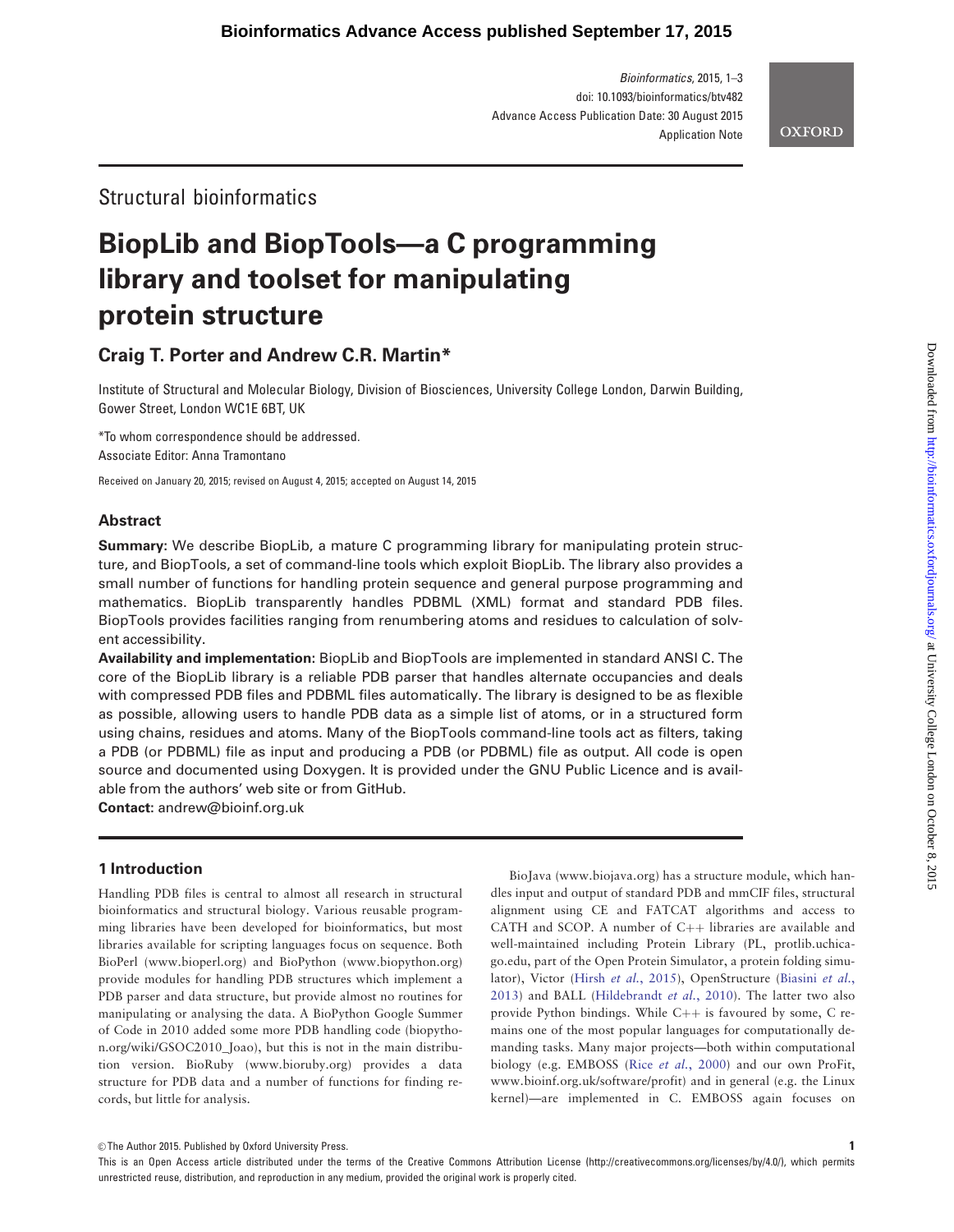sequence, but with the STRUCTURE add-on package provides a small number of tools for manipulating protein structure. However, these are limited in scope and flexibility. Other Bioinformatics libraries are available, but are generally more specialized; we have provided a more comprehensive list at [www.bioinf.org.uk/bioplib/](www.bioinf.org.uk/bioplib/libraries/) [libraries/](www.bioinf.org.uk/bioplib/libraries/).

Here, we introduce BiopLib, a C library for the manipulation of protein structure and sequence, and BiopTools, a set of programs written in C which use many of the functions implemented in the library. Development of BiopLib began in the late 1980s, and it has been enhanced over the last 25 years. Recently, we have made a concerted effort to standardize and document the code, extending it to handle PDBML format files and ensuring it will handle multi-character chain names. A recent announcement by the PDB stated that the largest PDB files (containing >62 chains or 99 999 ATOM records) would use multi-character chain names and will only be distributed in mmCIF and PDBML format ([www.](www.rcsb.org/pdb/static.do?p=general_information/whats_new.jsp?b=1412) [rcsb.org/pdb/static.do?p](www.rcsb.org/pdb/static.do?p=general_information/whats_new.jsp?b=1412)=[general\\_information/whats\\_new.jsp?b](www.rcsb.org/pdb/static.do?p=general_information/whats_new.jsp?b=1412)= [1412](www.rcsb.org/pdb/static.do?p=general_information/whats_new.jsp?b=1412)).

To our knowledge, BiopLib is the only C library for manipulation of protein structure which is regularly kept up to date and comes with a comprehensive set of tools for protein structure manipulation. Certainly, it is the only C library which supports PDBML as well as the standard PDB format in a transparent manner and, as a result, we believe that BiopTools provides the first solvent accessibility program able to handle PDBML files.

Previously, a number of programs included in BiopTools have been distributed on an ad hoc basis, but only the relevant BiopLib routines have been distributed with these programs, with the restriction that they may not be used for any other purpose without first obtaining a signed licence from us.

#### 2 Implementation

All code in BiopLib and BiopTools is written in standard ANSI C with the exception that a compile-time flag can be set to make use of pipes, a standard POSIX.2 extension. This allows the PDB reading code to access a program to unpack compressed PDB files on-thefly. Support for PDBML files is also controlled by a compile-time flag and exploits the libxml2 library for reading XML files (xmlsoft.org). All code compiles cleanly with full warnings turned on under the GCC C compiler to ensure portability of the code and avoid potential cross-platform bugs. While Linux is the primary development target, the code has also been tested under Windows (using MinGW) and Apple Mac environments. The code is maintained on GitHub.

#### 2.1 BiopLib

The BiopLib library currently consists of  $\sim$ 55700 lines of C code including comments or  $\sim$ 35 300 lines excluding comments. Most people working with PDB files only need access to a reliable set of coordinates. Generally, where a file contains multiple models and alternative occupancies, a program (e.g. to calculate solvent accessibility or to fit structures) requires a single set of coordinates and none of the other information that comes with the coordinates. This is the default behaviour of the BiopLib PDB reader. However, alternative occupancies or models can be read, and parsers are provided for key header records; CONECT and MASTER records are correctly handled if atom numbering changes. The library is in active development with  $\sim$ 11900 lines ( $\sim$ 7500 without comments) added in the last 3 months and support for mmCIF format planned.

A key design philosophy has been to allow flexibility, rather than forcing the user into a particular way of working. This contrasts with existing  $C++$  and other object-orientated libraries, which enforce a particular object model. As stated in the BioPython documentation for their structure module: 'A macromolecular structure is represented using a structure, model, chain, residue, atom (or SMCRA) hierarchy. [...] Such a data structure is not necessarily best suited for the representation of the macromolecular content of a structure.' In contrast, BiopLib is designed around the concept of a 'PDB linked list' which contains all the atoms for a given model and occupancy in the PDB file. Routines are provided to create a hierarchical data structure on top of this to allow the user to work with residues and chains, or to index the linked list to allow it to be accessed as an array. Thus, the user can select the approach that is best suited to the work in hand. Experiments have shown that the approach of allocating a structure for each atom gives no time penalty compared with allocating memory in larger chunks. On a slow laptop, reading 43 335 atoms and performing some calculations on the data took 1.113s using a linked list, 1.157s using a pre-allocated array.

The source code is extensively documented using Doxygen and an addition to Doxygen has been written to group functions in a logical fashion, so that related functions can easily be browsed. The Doxygen documentation for all BiopLib functions can be seen at [www.bioinf.](www.bioinf.org.uk/software/bioplib/doc/html) [org.uk/software/bioplib/doc/html,](www.bioinf.org.uk/software/bioplib/doc/html) but some of the key functions include: Read and write PDB files including handling PDBML files and multiple occupancies; Manipulate and modify the list of PDB coordinates; Calculate solvent accessibility; Find residues and atoms; Calculate distances, angles, torsions, centre of geometry and RMSD; fit structures and Align sequences. Mathematics functions include Eigen values and vectors and the shortest distance from a point to a line, while general programming functions include an interactive command parser and FORTRAN-style rigid-column file input.

#### 2.2 BiopTools

BiopTools consists of  $\sim$ 17600 lines of C code ( $\sim$ 11400 lines with comments removed), a relatively small amount since most of the complexity is contained within BiopLib.

A full list of tools in BiopTools is provided on the website, but some of the most significant programs include: extract the sequence from a PDB file; select specified atom types; extract a specified chain; extract a specified range of residues; add or remove hydrogens; renumbering; rotating and translating; solvent accessibility calculation and calculate backbone torsion angles.

Since many of the tools take PDB (or PDBML) as input and generate PDB (or PDBML) as output, and standard input/output are used if files are not specified, they can be chained together using Unix-style pipes. For example, to extract the Ca atoms from chain L of compressed PDB file pdb1yqv.ent.gz, renumber the atoms and residues and save the result to the file out.pdb:

pdbgetchain L pdb1yqv.ent.gz j pdbatomsel CA j pdbrenum > out.pdb

### 3 Availability

The software is released under the GNU Public Licence. A commercial licence is also available on request for those wishing to incorporate code into closed source applications.

Information on BiopLib, including extensive documentation, is available at<www.bioinf.org.uk/software/bioplib>. BiopTools is available at<www.bioinf.org.uk/software/bioptools>.